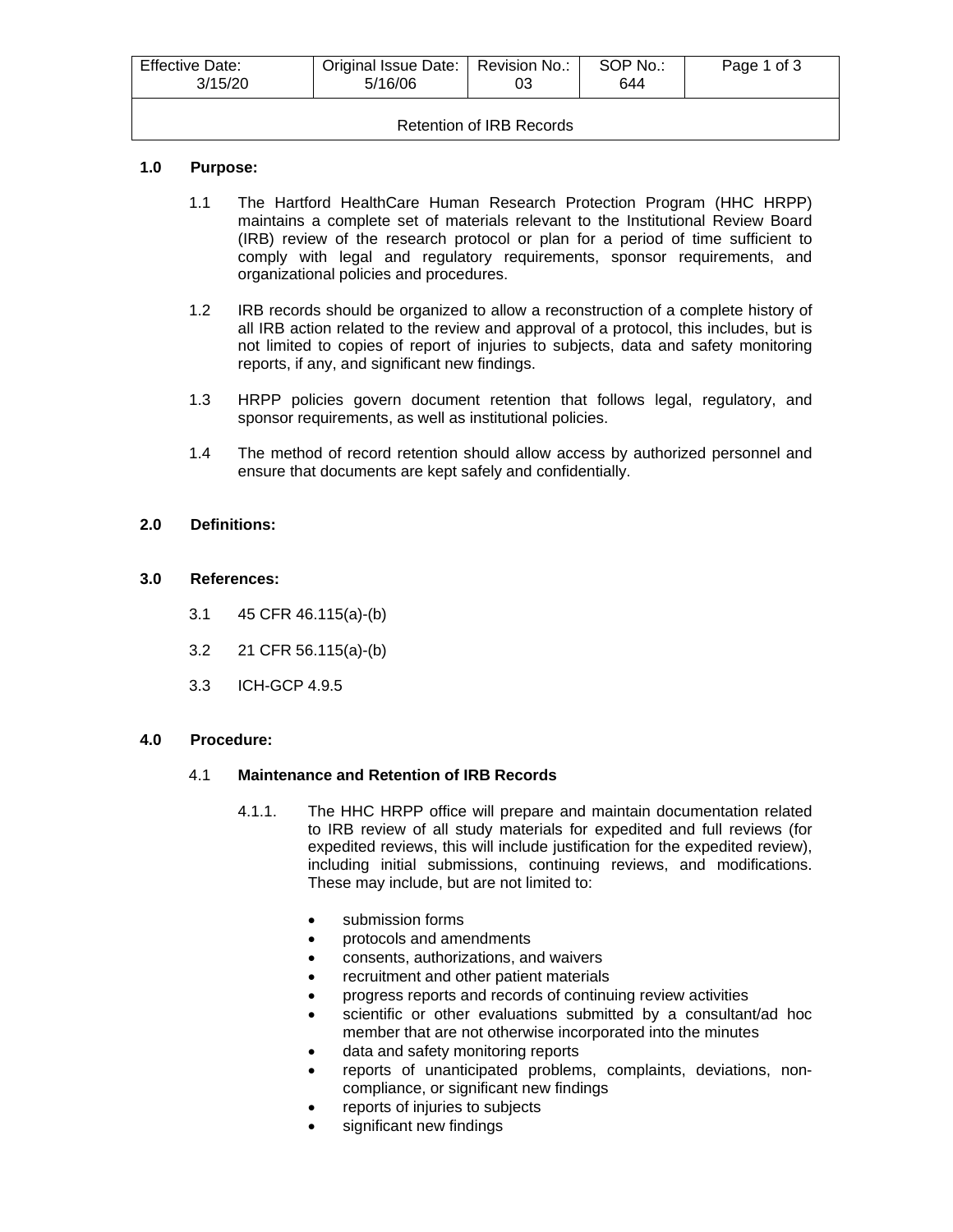| <b>Effective Date:</b><br>3/15/20 | Original Issue Date:   Revision No.:<br>5/16/06 | 03 | SOP No.:<br>644 | Page 2 of 3 |
|-----------------------------------|-------------------------------------------------|----|-----------------|-------------|
|                                   |                                                 |    |                 |             |

# Retention of IRB Records

- checklists pertinent to the reviews
- correspondence between the IRB and researchers related to review of such items

These will be kept for a minimum of 6 years after completion of a study at Hartford HealthCare.

Investigator Brochures and reports of adverse events and DSMB findings will be kept for a minimum of 3 years after completion of a study at HCC.

- 4.1.1.1. Materials submitted for research activities that would require IRB review, but that are withdrawn or otherwise inactivated prior to review by the IRB, will be maintained for a minimum of 1 year from submission.
- 4.1.1.2. Records for research activities that are reviewed by the IRB, but are disapproved, will be maintained for a minimum of 3 years after the review.
- 4.1.1.3. Records for research activities that are reviewed by the IRB, but are not given final approval (either by the IRB or for other reasons), will be maintained for a minimum of 3 years after the review.
- 4.1.1.4 Records for research activities receiving IRB approval, but closed by the investigator without subject enrollment will be maintained for a minimum of 3 years after closure.
- 4.1.2. The HHC HRPP office will maintain records related to exempt studies, including justification for the exemption, for a minimum of 3 years after completion of the study.
- 4.1.3. The HHC HRPP office will maintain copies of agendas and complete sets of minutes for a minimum of 6 years after a meeting. In addition, minutes documenting initial and continuing reviews and discussion of major revisions pertinent to individual research activities will be retained with the project until it is discarded.
- 4.1.4. The HHC HRPP office will maintain documentation related to IRB membership, including attendance at convened meetings, rosters, and curricula vitae, and records relating to financial disclosures and training requirements completed by IRB members or consultants for a minimum of 3 years.
- 4.1.5. Other records maintained by The HHC HRPP office include HRPP Policies and Procedures, Federalwide Assurance and IRB registrations, and reports of inspections.

#### **4.2. Investigator Responsibilities for Record Retention**

Essential documents should be retained until at least 2 years after the last approval of a marketing application in an ICH region and until there are no pending or contemplated marketing applications in an ICH region or at least 2 years have elapsed since the formal discontinuation of clinical development of the investigational product. These documents should be retained for a longer period